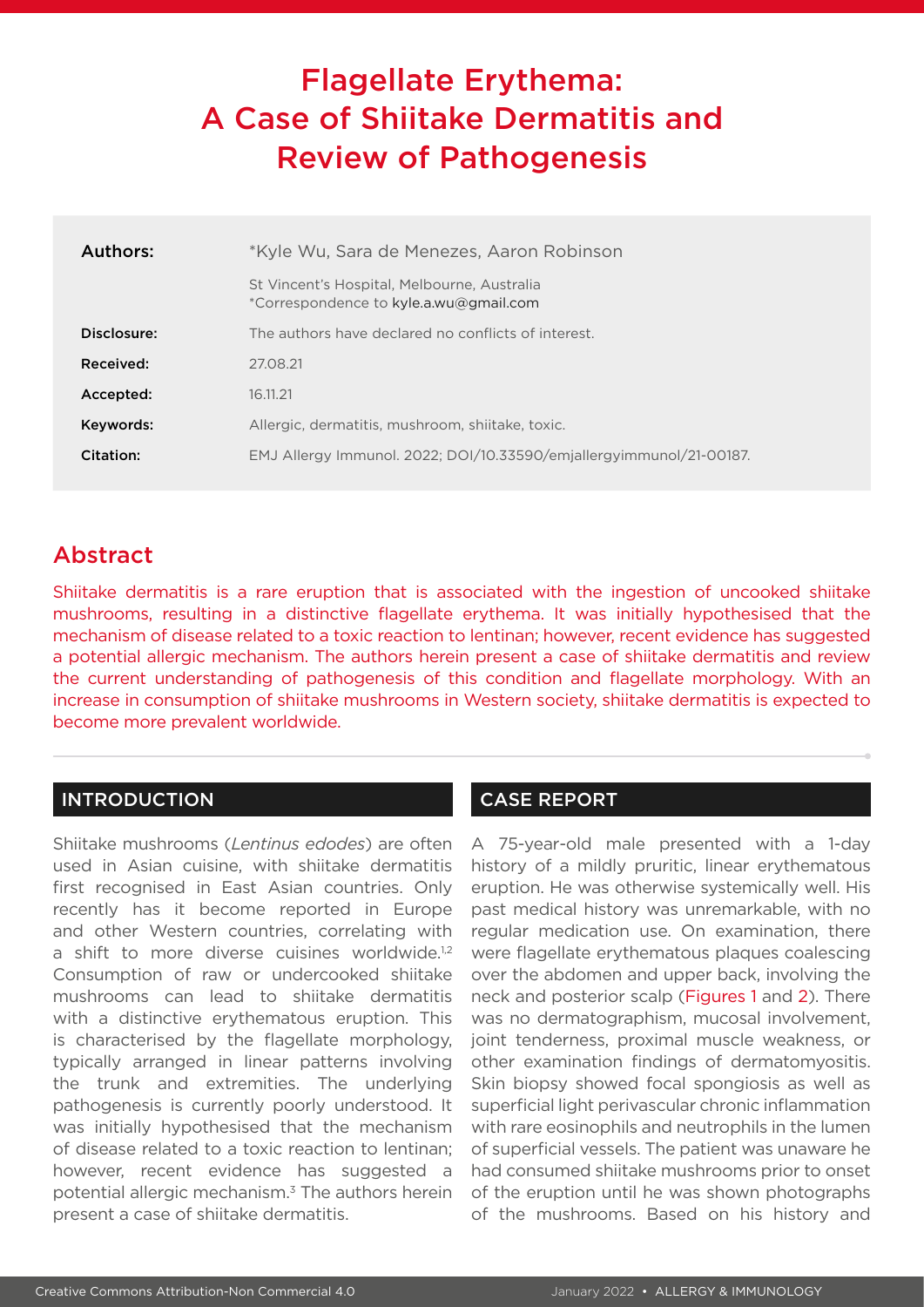

Figure 1: Linear urticarial plaques from the upper back to the posterior scalp.



Figure 2: Linear urticarial plaques over the lower back.

dermatitis was made. This patient was treated symptomatically with anti-histamines, topical completely resolved after 10 days. betamethasone dipropionate ointment, and

clinical findings, a diagnosis of shiitake flagellate advised to avoid eating undercooked shiitake mushrooms. On follow up, the eruption had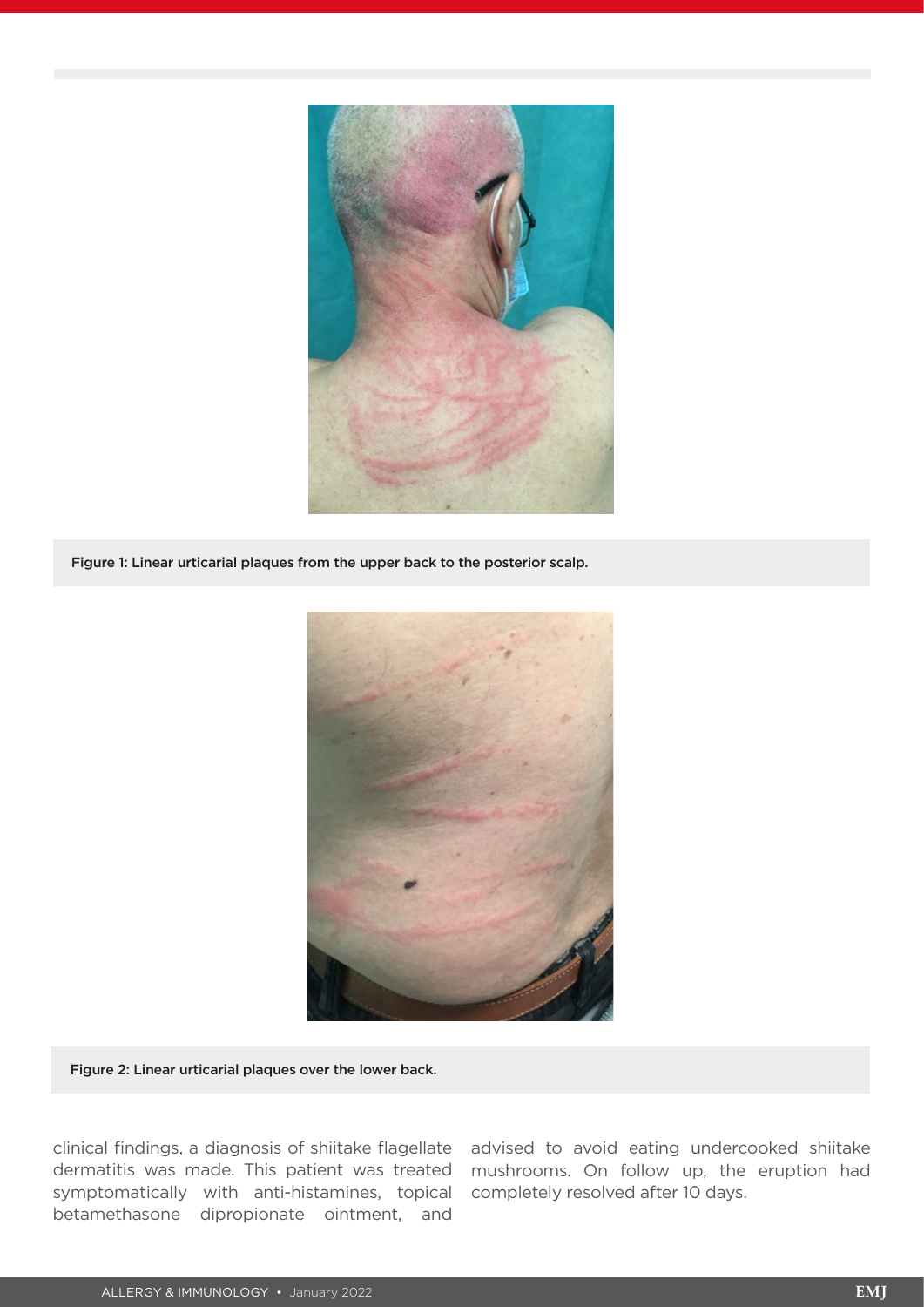#### **DISCUSSION**

Shiitake dermatitis is a rare and self-limiting condition that is thought to be a toxic cutaneous reaction to lentinan, a polysaccharide derived from shiitake mycelia.<sup>4</sup> The exact pathogenesis of shiitake dermatitis and its associated flagellate erythema remains controversial. The cutaneous eruption occurs in susceptible individuals after ingesting raw or undercooked shiitake mushrooms, resulting in consumption of active lentinan. Adequate cooking of shiitake mushrooms denatures lentinan. A toxic reaction to active lentinan mediated by IL-1 secretion, causing vasodilation and haemorrhage, was initially hypothesised as the mechanism of action.5 Shiitake flagellate dermatitis was first described in Japan by Nakamura in 1977, where it was initially termed as a toxicoderma.<sup>6</sup>

Moreover, there are scant reports of patients with shiitake dermatitis having delayed positive skin prick testing, suggesting a potential delayed-type hypersensitivity mechanism to be part of the pathogenesis.<sup>2,3,7</sup> Lentinan has also been implicated as an allergen in a few reported cases of shiitake mushroom allergic contact dermatitis as well as in cases of allergic alveolitis following inhalation of spores from the shiitake mushroom. $7-9$  The relatively low incidence of shiitake mushroom dermatitis in contrast to its widespread consumption as well as a lack of outbreaks in groups of people with exposure to shared mushrooms may be explained by individual susceptibilities or hypersensitivity rather than a solely toxic reaction to active lentinan.

The mechanism behind the distinctive flagellate or 'whip-like' morphology also remains unclear. The degree of pruritus is variable amongst reported cases, with often a delay between time of insult and lesion onset. While it has been attributed to Koebner phenomenon induced by scratch injury, it has been reported that flagellate lesions are not immediately elicited after scratching. It is proposed that minimal trauma during periods of high serum lentinan leads to local deposition and upregulation of relevant inflammatory mediators and neuropeptides.<sup>10,11</sup> It has also been postulated that photosensitisation by active lentinan may underlie the mechanism of disease; however, in the authors' case, the cutaneous eruption was not limited to sun-exposed areas.

The offending agent and potential allergen, lentinan, has been investigated for potential anti-tumour properties through enhancement of the host immune and complement systems. A Japanese study found that patients with gastric cancer receiving lentinan in combination with paclitaxel or cisplatin chemotherapy resulted in longer overall median survival compared to patients receiving chemotherapy alone.<sup>12</sup> Ongoing large-scale studies are required to better evaluate the biological properties of lentinan in modulation of the immune system.

Shiitake dermatitis is usually self-limited, resolving in 2–4 weeks with symptomatic pruritic management, including emollients, topical steroids, and antihistamines. Adjunctive photography during patient assessment may be useful to confirm the diagnosis and history of shitake mushroom consumption. Skin biopsy findings of shiitake dermatitis are non-specific, largely demonstrating spongiosis, papillary dermis oedema, and perivascular inflammatory infiltrate without vasculitis. Shiitake dermatitis, therefore, remains a primarily clinical diagnosis. Differentials for the characteristic eruption include bleomycin-induced flagellate dermatitis, dermatomyositis, and adult-onset Still's disease.11

#### **CONCLUSION**

Given the growing popularity and availability of diverse foods, cases of shiitake dermatitis may be expected to become more prevalent, and it is, therefore, important to recognise this condition in patients presenting with this clinical picture. The underlying mechanism of shiitake dermatitis and the immune reaction to lentinan remain to be fully understood.